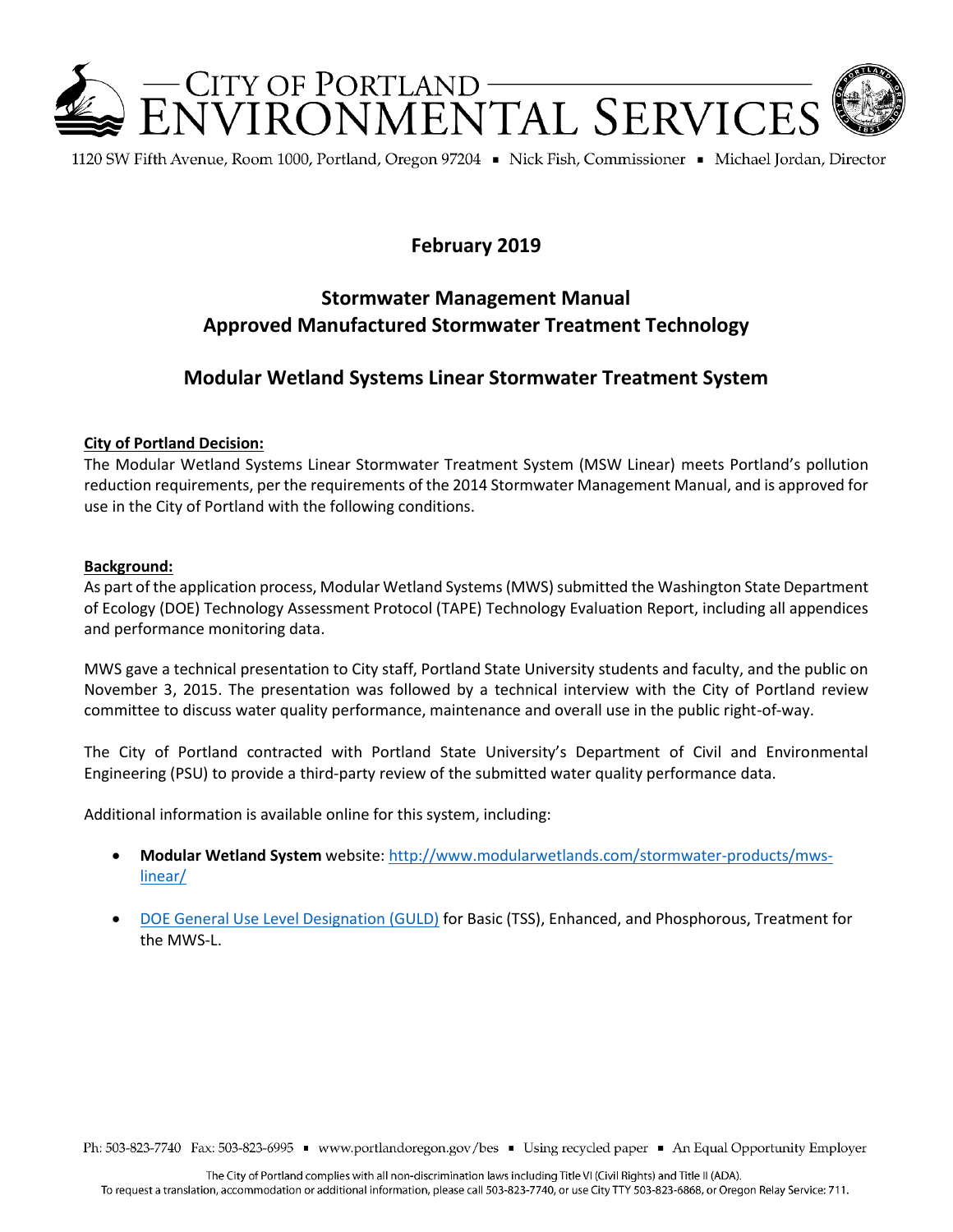#### **Conditions of Use:**

- 1. All configuration options for the MWS-Linear are approved for pollution reduction. Selection of a specific configuration is the responsibility of the project designer.
- 2. Use of MWS-Linear does not exempt a project or site from required flow control requirements, operations and maintenance requirements, or other applicable requirements of the SWMM.
- 3. For use in the public right-of-way, the following conditions must be met:
	- Units must meet City of Portland street design requirements, including but not limited to H-20 vehicle load rating, non-slip surface, and American with Disabilities Act tolerances specific to surface grates or vault lids.
	- The O&M Plan must call for an assessment during the two-year warranty period of project-specific maintenance requirements and frequencies.
	- The following Zone 8 or Northwest region plants are allowed:
		- o Bluestem, Turkey Foot Bluestem *Andropogon gerardii*
		- o Bluestem, Lindheimer's / Seacoast Bluestem *Schizachyrium scoparium*
		- o Canna, Canna Tropicana, Canna Lilly *Canna X generalis*
		- o Cape Lily, Powell's Crinum Lily *Crinum X powellii*
		- o Daylily *Hemerocallis hybrids*
		- o Gaura, White "Whirling Butterflies" *Gaura lindheimeri*
		- o Grass, Vetiver *Vetiveria zizanioides* (L.)
		- o Heavenly Bamboo, Dwarf *Nandina domestica "*Nana"
		- o Heavenly Bamboo, Moon Bay *Nandina domestica* "Moon Bay"
		- o Indiangrass, Yellow Indiangrass *Sorghastrum nutans*
		- o Iris, African / Fortnight Lily / Morea Iris *Dietes iridioides*
		- o Joe Pye Weed, Queen-of-the-Meadow *Eupatorium fistulosum*
		- o Lavender *Lavandula L.*
		- o Lily, Lily-of-the-Nile / African Lily / African Blue Lily *Agapanthus spp*
		- o Muhlygrass, Lindheimer's / Blue *Muhlenbergia lindheimeri*
		- o Muhlygrass, Gulf / Mist Grass / Hairawn Muhly *Muhlenbergia capillaris*
		- o Oregon Grape, Creeping *Mahonia repens*
		- o Oregon Grape, Cascade *Mahonia nervosa*
		- o Purple Coneflower *Echinacea purpurea*
		- o Society Garlic, Pink Agapanthus *Tulbaghia violacea*
		- o Rose Campion, Mullein Pink, Dusty Miller *Lychnis coronaria*
		- o Rush, Japanese Sweet Flag *Acorus gramineus*
		- o Rush, Spreading *Juncus patens*
		- o Rye, Giant Wild *Leymus condensatus*
		- o Sage, Russian *Perovskia atriplicifolia*
		- o Sea Oats *Chasmanthium paniculatum / Uniola paniculata*
		- o Sedge, Umbrella Plant *Cyperus involucratus*
		- o Sedge, Brome Hummock *Carex bromoides*
		- o Sedge, Slough *Carex obnupta*
		- o Spiraea, Japanese *Spiraea japonica*
		- o Spiraea, Birchleaf *Spiraea betulifolia*
		- o Spiraea, Mountain *Spiraea densiflora*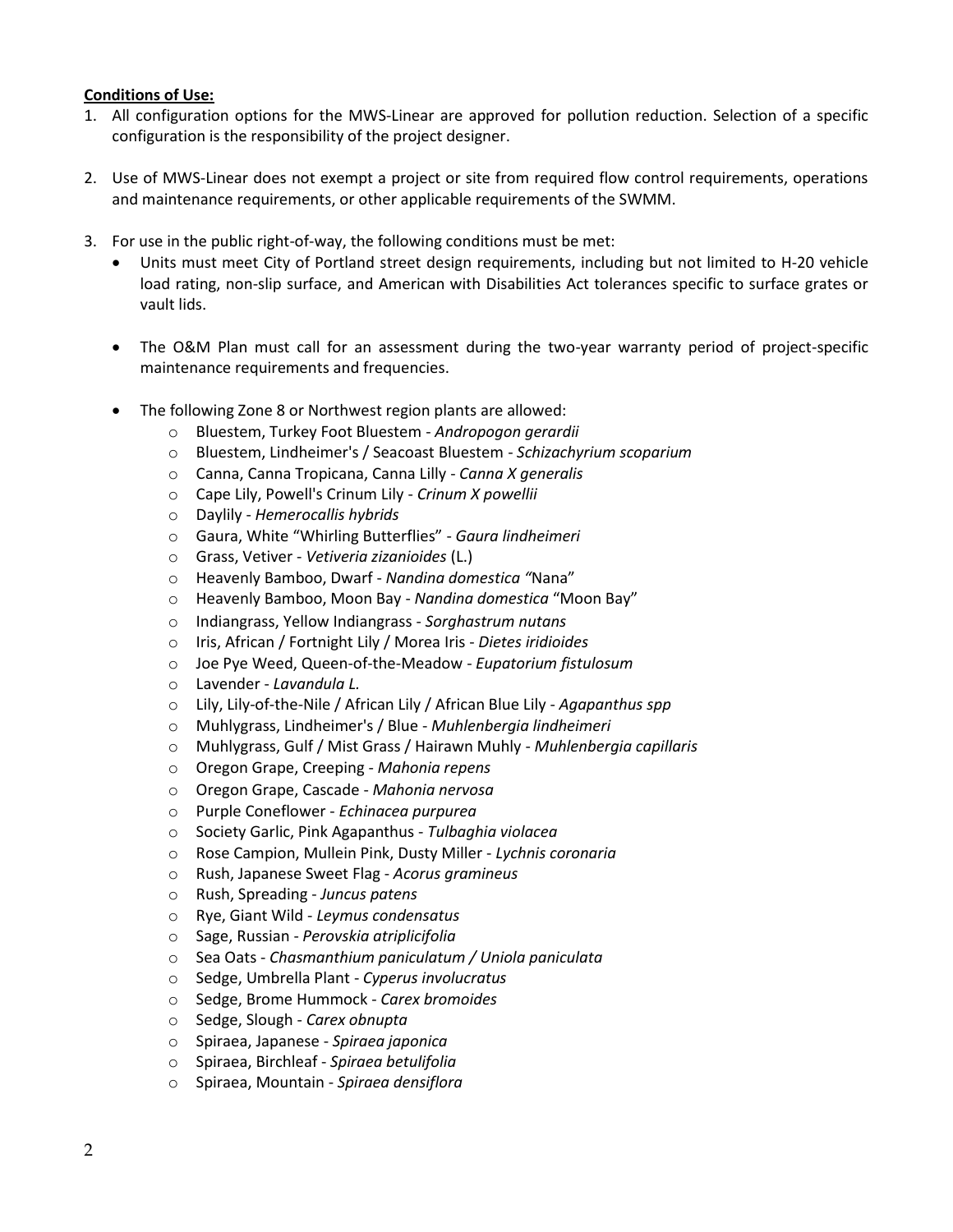4. MWS-certified providers must be utilized for activation, inspection and maintenance of installed systems.

### **Project Designer Responsibilities:**

- 1. Ensuring that the conditions of use are met.
- 2. Ensuring that the project meets all applicable requirements of the Stormwater Management Manual, such as the Stormwater Infiltration and Discharge Hierarchy, in order to use MWS-Linear.
- 3. Ensuring that the design and installation of the units are appropriate for the project goals, site conditions, long-term maintenance requirements, and any other site-specific design requirements on private property or for use in the public right-of-way.
- 4. Sizing units to meet the current Stormwater Management Manual presumptive design approach and pollution reduction requirements. The pollution reduction capacity is flow-based and assumes a treatment flow intensity of 0.19 inches per hour and a 0.90 runoff coefficient using the Rational Method with a treatment rate of 1 gpm/square foot. The treatment capacity for MWS-Linear units are provided in Table 1.

| Table 1. MWS Linear Sizing to Meet City of Portland Pollution |                           |                               |
|---------------------------------------------------------------|---------------------------|-------------------------------|
| <b>Reduction Requirements</b>                                 |                           |                               |
| Unit size (ft)                                                | <b>Treatment Capacity</b> | Maximum Drainage Area (acres) |
|                                                               | (cfs)                     |                               |
| $4 \times 4$                                                  | 0.051                     | 0.31                          |
| $4 \times 6$                                                  | 0.071                     | 0.42                          |
| $4 \times 8$                                                  | 0.112                     | 0.66                          |
| 4 x 13                                                        | 0.139                     | 0.82                          |
| $4 \times 15$                                                 | 0.170                     | 0.99                          |
| $4 \times 17$                                                 | 0.200                     | 1.17                          |
| 4 x 19                                                        | 0.230                     | 1.35                          |
| $4 \times 21$                                                 | 0.261                     | 1.52                          |
| 6x8                                                           | 0.142                     | .083                          |
| $8 \times 8$                                                  | 0.224                     | 1.31                          |
| $8 \times 12$                                                 | 0.336                     | 1.97                          |
| $8 \times 16$                                                 | 0.448                     | 2.62                          |
| $8 \times 20$                                                 | 0.561                     | 3.28                          |
| $8 \times 24$                                                 | 0.673                     | 3.93                          |

5. Each site plan must undergo MWS review before the City of Portland can approve the unit(s) for site installation. A letter that certifies that the project has been designed to manufacturer's specification must be submitted to BES prior to the appropriate design milestone. For public improvements, including public works permits, the letter must be submitted to BES prior to 60% plan review. For installation on private property, the letter must be submitted prior to building permit plan approval. The project designer is highly encouraged to work with MWS prior to the appropriate review milestone in order to maximize placement and performance of the unit(s).